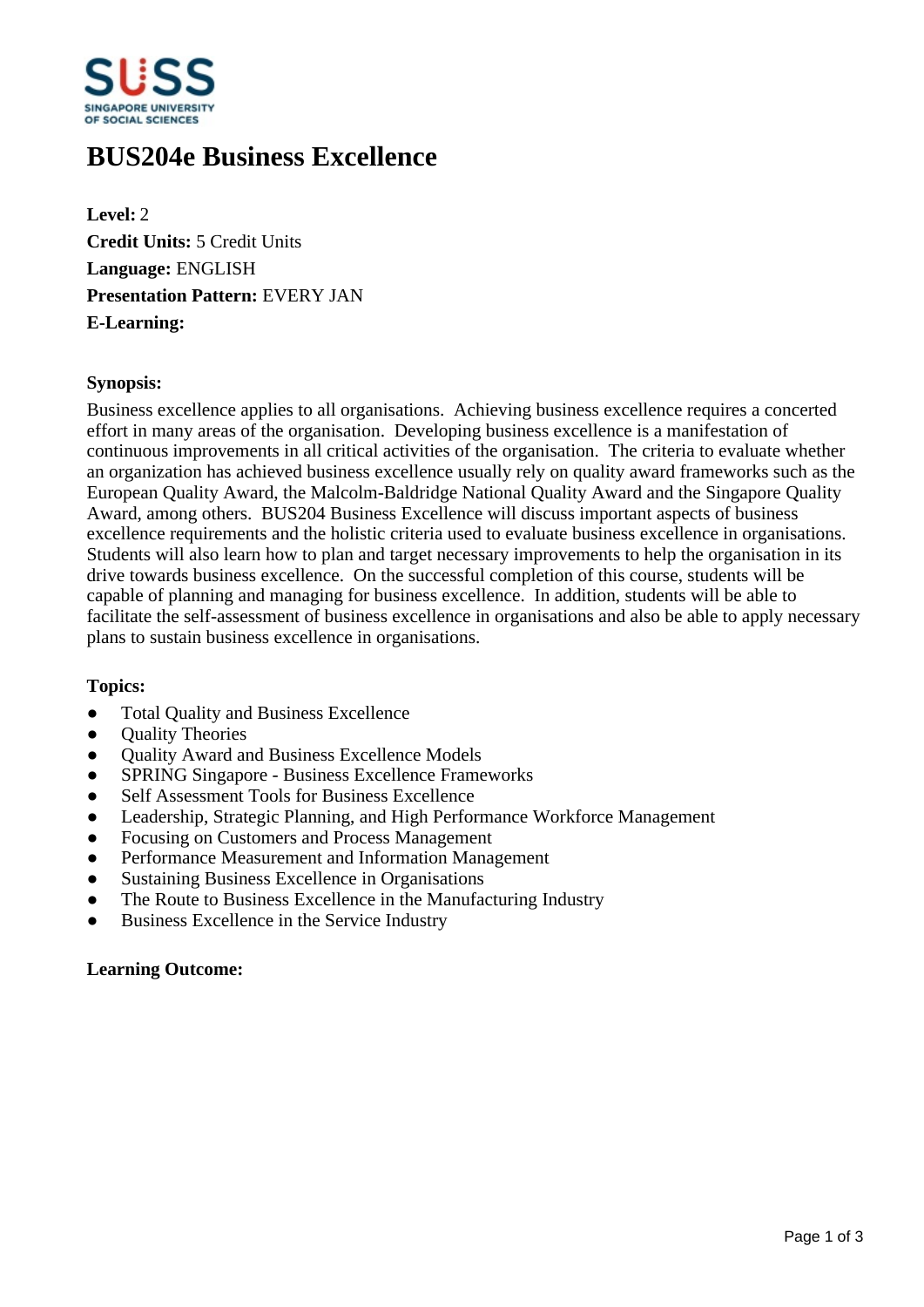- Review the evolution of quality thinking and total quality management
- Describe the concepts of total quality and business excellence
- Analyse Deming's philosophy on Quality Management
- Differentiate the philosophy on quality by different contributors to the field of quality management
- Compare various business excellence frameworks
- ƔIllustrate how business excellence framework can be used to manage organisations
- Interpret the Business Excellence framework established by Enterprise Singapore

• Distinguish the various criteria of the Business Excellence framework established by Enterprise Singapore

• Explain the need for and benefits of using self-assessment tools related to business excellence standards

- ƔComment different business excellence standards
- Practise organisational self-assessment of business excellence based on different standards
- Discuss the relationships between enabling activities and organisational results
- Relate knowledge to the execution of improvements in critical activities to achieve business excellence
- Outline the concepts that underpin sustainable business excellence
- Apply knowledge to enhance business excellence
- Demonstrate independent thinking and analytical judgment
- Give oral presentations in class and on recorded video in areas related to Business Excellence
- Develop the essential knowledge and interpersonal skills to work effectively as a team

| <b>Components</b>                       | <b>Description</b>              | Weightage Allocation $(\% )$ |
|-----------------------------------------|---------------------------------|------------------------------|
| <b>Overall Continuous</b><br>Assessment | PRE-COURSE QUIZ 1               | $\overline{2}$               |
|                                         | PRE-COURSE QUIZ 2               | $\overline{2}$               |
|                                         | PRE-COURSE QUIZ 3               | $\overline{2}$               |
|                                         | PARTICIPATION 1                 | 6                            |
|                                         | <b>GROUP BASED ASSIGNMENT 1</b> | 38                           |
| <b>Overall Examinable</b><br>Components | <b>ECA-REPORT</b>               | 32.50                        |
|                                         | <b>ECA-VIDEO</b>                | 12.50                        |
|                                         | <b>ECA-POWERPOINT</b>           | 5                            |
| <b>Total</b>                            |                                 | 100                          |

# **Assessment Strategies (Daytime Class):**

# **Assessment Strategies (Online Class):**

| <b>Components</b>                       | <b>Description</b>              | <b>Weightage Allocation</b> $(\%)$ |
|-----------------------------------------|---------------------------------|------------------------------------|
| <b>Overall Continuous</b><br>Assessment | PRE-CLASS QUIZ 1                | 2                                  |
|                                         | PRE-CLASS QUIZ 2                | 2                                  |
|                                         | PRE-COURSE QUIZ 1               | 2                                  |
|                                         | <b>DISCUSSION BOARD 1</b>       | 10                                 |
|                                         | <b>GROUP BASED ASSIGNMENT 1</b> | 10                                 |